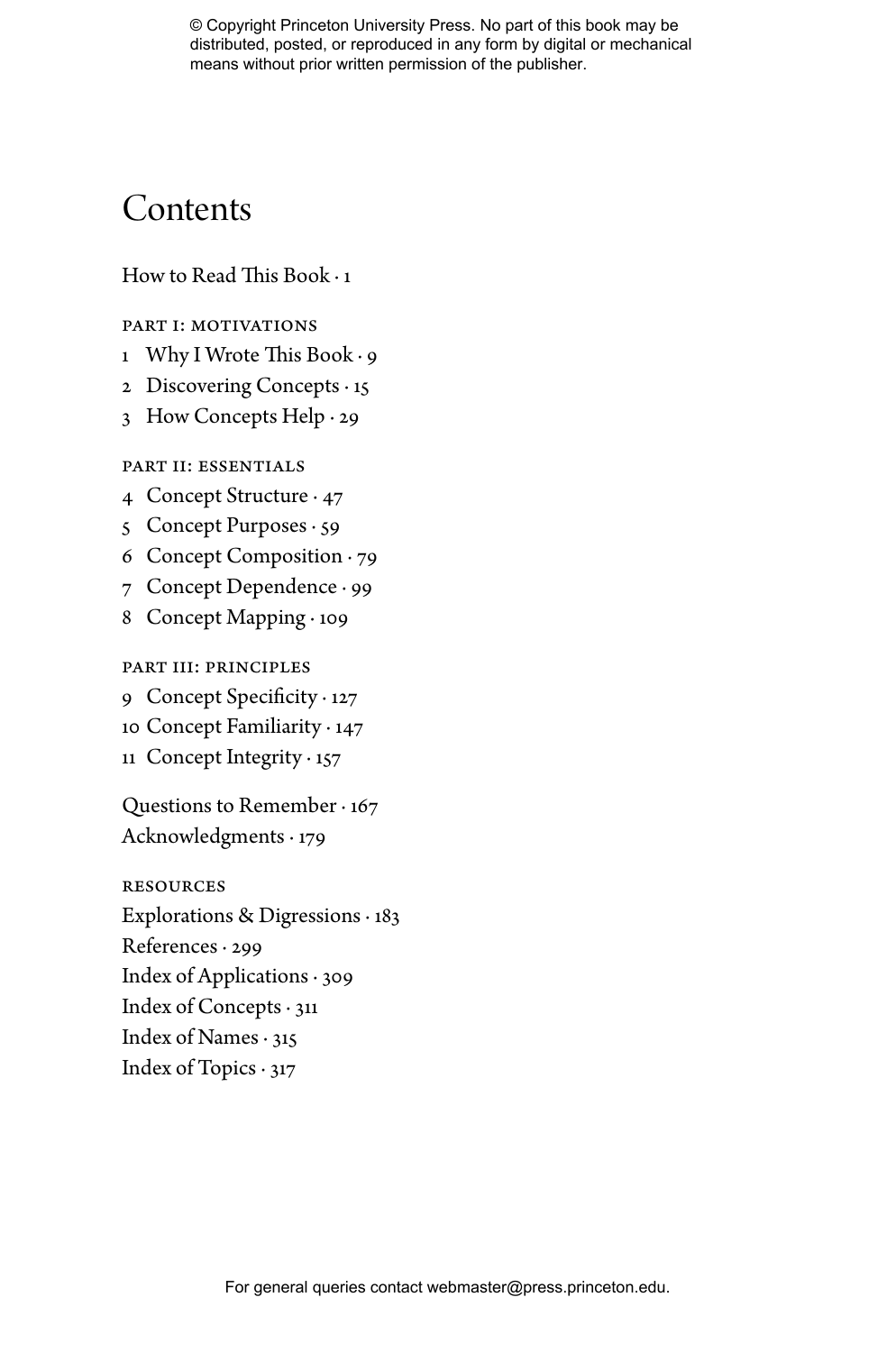# Why I Wrote This Book

As an undergraduate in physics, I'd been entranced by the idea that the world could be captured by simple equations like *F = ma*. When I became a programmer, and later a computer science researcher, I gravitated towards the field of formal methods, because it promised to do something similar for software: to express its very essence in a succinct logic.

# *A Passion for Design*

My main research contribution in the 30 years since my PhD has been Alloy, $^3$  a language for describing software designs and analyzing them automatically. It's been an exciting and satisfying journey for me, but I came to realize over time that the essence of software doesn't lie in any logic or analysis. What really fascinated me wasn't the question that consumed most formal methods researchers—namely how to check that a program's behavior conforms exactly to its specification—but rather the question of *design*.<sup>4</sup>

I mean "design" here in the same sense that the word is used in other design disciplines: the shaping of some artifact to meet a human need. Design, as the architect Christopher Alexander put it, is about creating a *form* to fit a *context*. For software, that means determining what the behavior of the software should be: what controls it will offer, and what responses it will provide in return. These questions have no right or wrong answers, only better or worse ones.<sup>5</sup>

I wanted to know why some software products seem so natural and elegant, react predictably once you master the basics, and let you combine their features in powerful ways. And to pinpoint why other products just seem wrong: cluttered with needless complexity, and behaving in unexpected and inconsistent ways. Surely, I thought, there must be some essential principles, some theory of software design, that could explain all of this. It would not only explain why some software products are good and some are bad, but it would help you fix the problems and avoid them in the first place.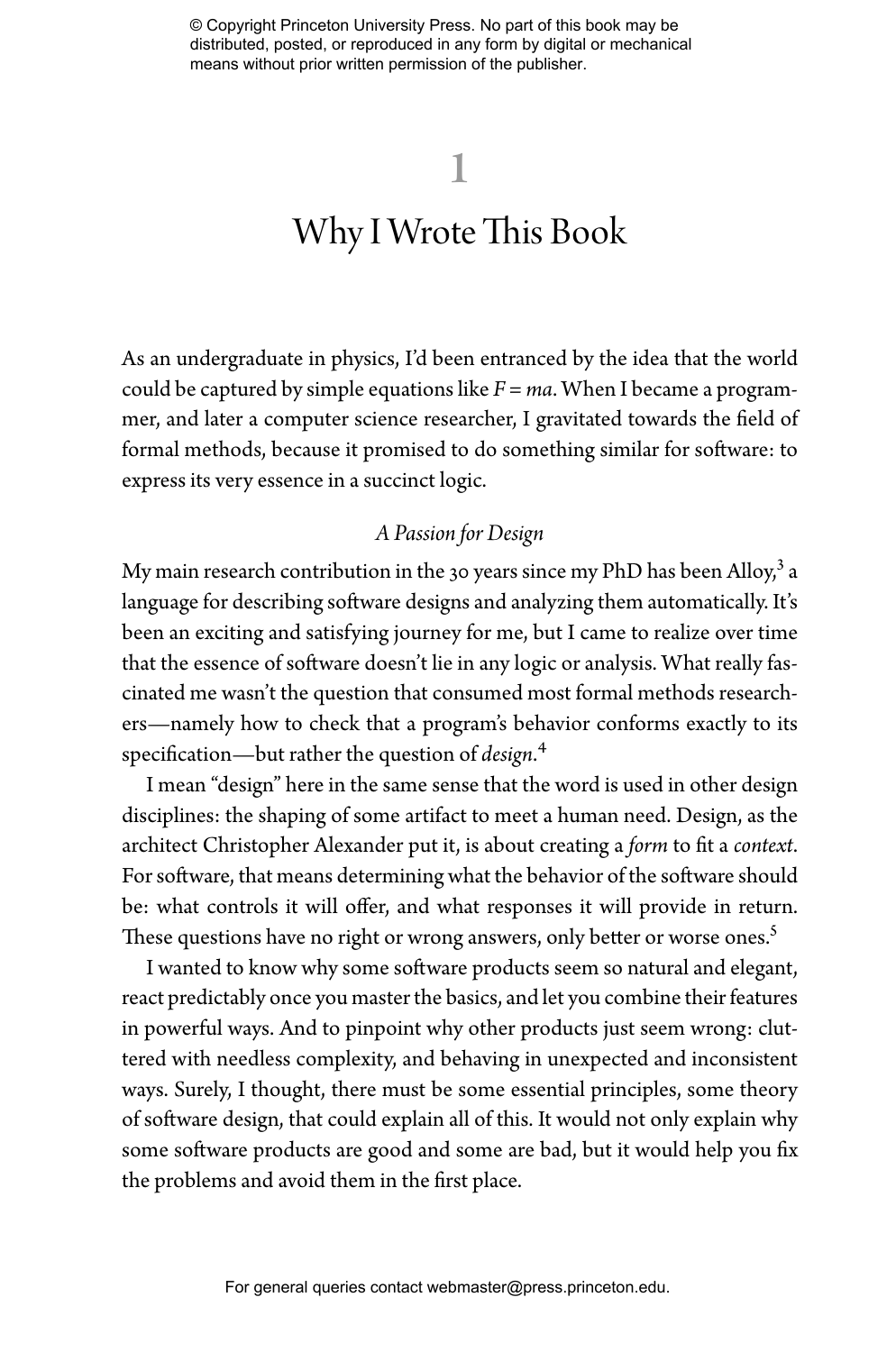the essence of software

## *Design in Computer Science and Other Fields*

I started to look around. Within my own subfield (formal methods, software engineering and programming languages), such a theory exists for what you might call "internal design"—namely the design of the structure of the code. Programmers have a rich language of design, and well-established criteria for what distinguishes good designs from bad ones. But no such language or criteria exist for software design in the user-facing sense, namely design that determines how software is experienced as a form in context.<sup>6</sup>

Internal code design is very important and influences primarily what software engineers call "maintainability," which means how easy (or hard) the code is to change over time as needs evolve. It also influences performance and reliability. But the key decisions that determine whether a software application or system is useful and fulfills its users' needs lie elsewhere, in the kind of software design in which the functionality and the patterns of interaction with the user are shaped.

These big questions were at one time more central in computer science. In the field of software engineering, they came up in workshops on software design, specification and requirements; in the field of human-computer interaction, they permeated early work on graphical user interfaces and computational models of user behavior.<sup>7</sup>

But as time passed, they became less fashionable, and they faded away. Research in software engineering narrowed, and eliminating defects—whether by testing or more sophisticated means such as program verification—became synonymous with software quality. $^8$  But you can't get there from here: if your software has the wrong design, there's no amount of defect elimination that will fix it, short of going back to the very start and fixing the design itself.<sup>9</sup>

Research in human-computer interaction  $(HCI)$  shifted to novel interaction technologies, to tools and frameworks, to niche domains, and to other disciplines (such as ethnography and sociology). Both software engineering and HCI embraced empiricism enthusiastically, largely in the misguided hope that this would bring respectability. Instead, the demand for concrete measures of success seems to have led researchers towards less ambitious projects that admit easier evaluation, and has stymied progress on bigger and more important questions.10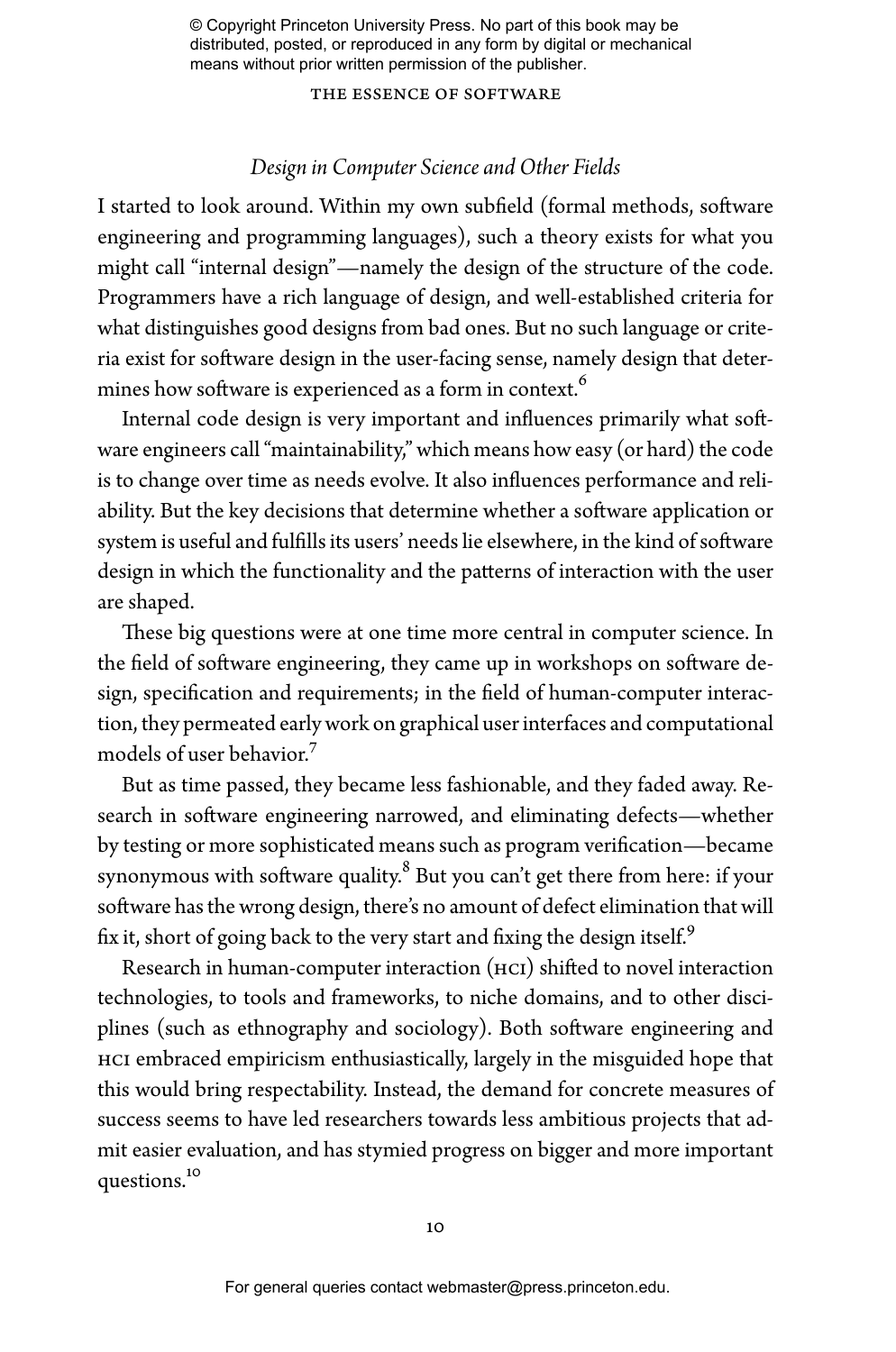## 1: why i wrote this book

Puzzlingly, even as interest in design seems to have waned, talk of "design" is everywhere. This is not in fact a contradiction. The talk, almost exclusively, is about the *process* of design, whether in the context of "design thinking" (a compelling packaging of iterative design processes), or of "agile" software development. These processes are undoubtedly valuable (so long as they are applied judiciously and not as panaceas), but they are for the most part content-free. I mean that not to disparage but to describe. Design thinking, for example, might tell you to develop your solution hand in hand with your understanding of the problem, or to engage in alternating phases of brainstorming ("divergence") and reduction ("convergence"). But no design thinking book that I have read talks in depth about any particular designs and how the process sheds light on them. The very domain-independence of design thinking may be the key to its widespread appeal and applicability—but also the reason it has little to say about deeper challenges of design in a particular domain such as software.<sup>11</sup>

## *Clarity & Simplicity in Design*

When I began the Alloy project, with the goal of creating a design language that was amenable to automatic analysis, I was critical of existing modeling and specification languages whose lack of tool support rendered them "write-only." This snide dismissal was not entirely unwarranted. After all, why would you go to the trouble of constructing an elaborate design model if you couldn't then do anything with it? I argued, in particular, that the designer's effort should be rewarded immediately with "push-button automation" that would instantly give you feedback in the form of surprising scenarios that would challenge you to think more deeply about your design.<sup>12</sup>

I don't think I was wrong, and Alloy's automation did indeed change the experience of design modeling. But I had underestimated the value of writing down a design. In fact, it was a not very well guarded secret amongst formal methods researchers (who were eager to demonstrate the efficacy of their tools by finding flaws in existing designs) that a high proportion of the flaws were detected *before* the tools were even run! Just transcribing the design into logic was enough to reveal serious problems. The software engineering researcher Michael Jackson credits not the logic per se but the very difficulty of using it, and once mischievously suggested that the quality of software systems might be improved if designers were simply required to record their designs in Latin.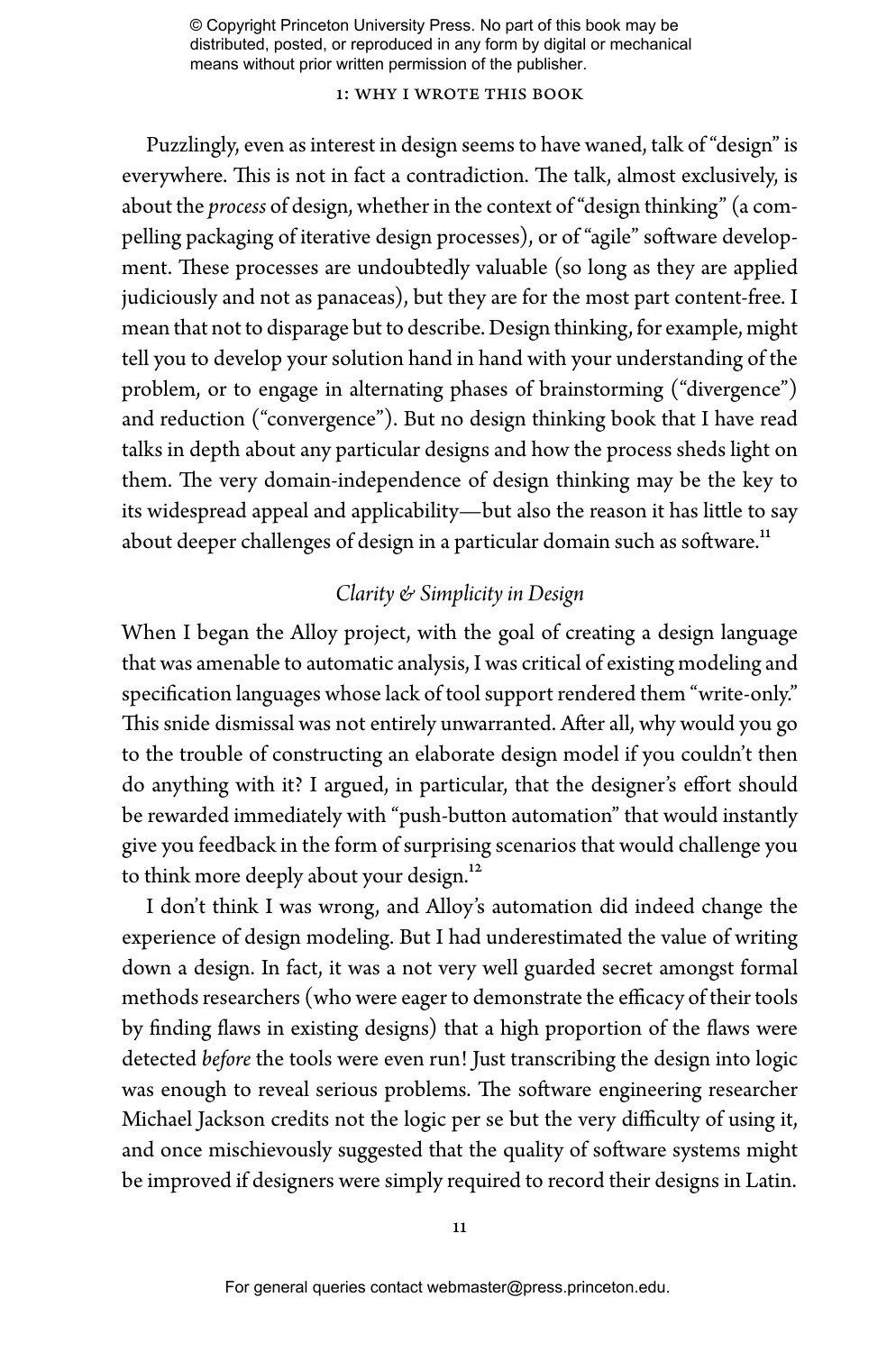### the essence of software

Clarity is good not only for finding design flaws after the fact. It is also the key to good design in the first place. In teaching programming and software engineering over the last thirty years, I've become increasingly convinced that the determinant of success when you're developing software isn't whether you use the latest programming languages and tools, or the management process you follow (agile or otherwise), or even how you structure the code. It's simply whether you know what you are trying to do. If your goals are clear, and your design is clear—and it's clear how your design meets the goals—your code will tend to be clear too. And if something isn't working, it will be clear how to fix  $it<sup>13</sup>$ 

It is this clarity that distinguishes great software from the rest. When the Apple Macintosh came out in 1984, people could see immediately how to use folders to organize their files; the complexities of previous operating systems (such as Unix, which made even the command to move files between folders complicated) seemed to have evaporated.

But what exactly is this clarity, and how is it achieved? As early as the 1960s, the central role of "conceptual models" has been recognized. The challenge was not merely to *convey* the software's conceptual model to the user so that her internal version ("mental model") was aligned with the programmers', but to treat it as a subject of design in its own right. With the right conceptual model, the software would be easy to understand and thus easy to use. This was a great idea, but nobody seems to have pursued it, and so until now "concepts" have remained a vague, if inspiring, notion.<sup>14</sup>

## *How This Project Came About*

Convinced that conceptual models were indeed the essence of software, I started about eight years ago trying to figure out what they might be. I wanted to give them concrete expression, so that I could point to some software's conceptual model, compare it to others (and to the mental models of users), and have an explicit focus for design discussions.

That didn't seem so hard. After all, a plausible first cut at a conceptual model might be just a description of the software's behavior, made suitably abstract to remove incidental and "non-conceptual" aspects (such as the details of the physical user interface). What proved much harder was finding appropriate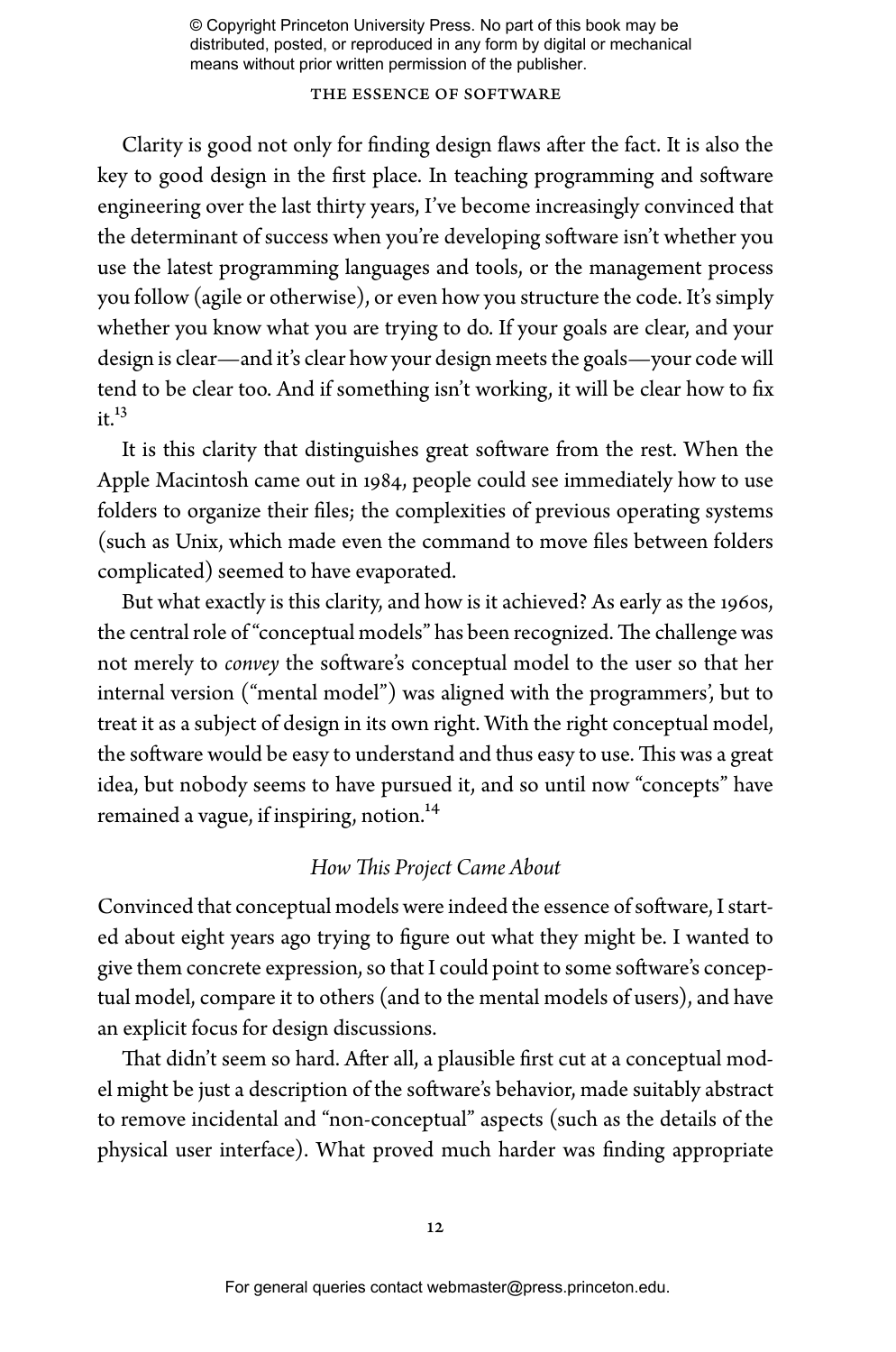### 1: why i wrote this book

structure in the model. I had an inkling that a conceptual model should be made up of concepts, but I didn't know what a concept was.

In a social media app such as Facebook, for example, it seemed to me that there should be a concept associated with liking things. This concept surely wasn't a function or action (such as the behavior bound to the button you click to like a post); there are too many of those, and they only tell part of the story. It also surely wasn't an object or entity (such as the "like" itself that your action produced), since at the very least the concept seemed to be about the *relationship* between things and their likes. It also seemed essential to me that the concept of liking was not associated with any particular kind of thing: you could like posts, comments, pages, and so on. The concept, in programming lingo, is "generic" or "polymorphic."

# *is Book: Opening a Conversation*

This book is the result of my explorations to date. Driven by dozens of design issues in widely used applications, I've evolved a new approach to software design, refining and testing it along the way. A happy aspect of this project has been that every app failure or frustration had a silver lining: a chance to extend my repertoire of examples. It has also given me greater sympathy and respect for the designers when my analysis revealed the full complexity of the problem they faced.

Of course, the problem of software design is not solved. But as my friend Kirsten Olson wisely advised me: a book should aim to start a conversation, not to end one. In the course of giving many talks about this project, I've been thrilled to discover that it seems to resonate with audiences more than any of my previous ones. I suspect this is because software design is something we all want to talk about, but we have not known how to have that conversation.

So to you, my readers—fellow researchers, designers and users—I present this book as my opening gambit in what I hope to be a fruitful and enjoyable conversation.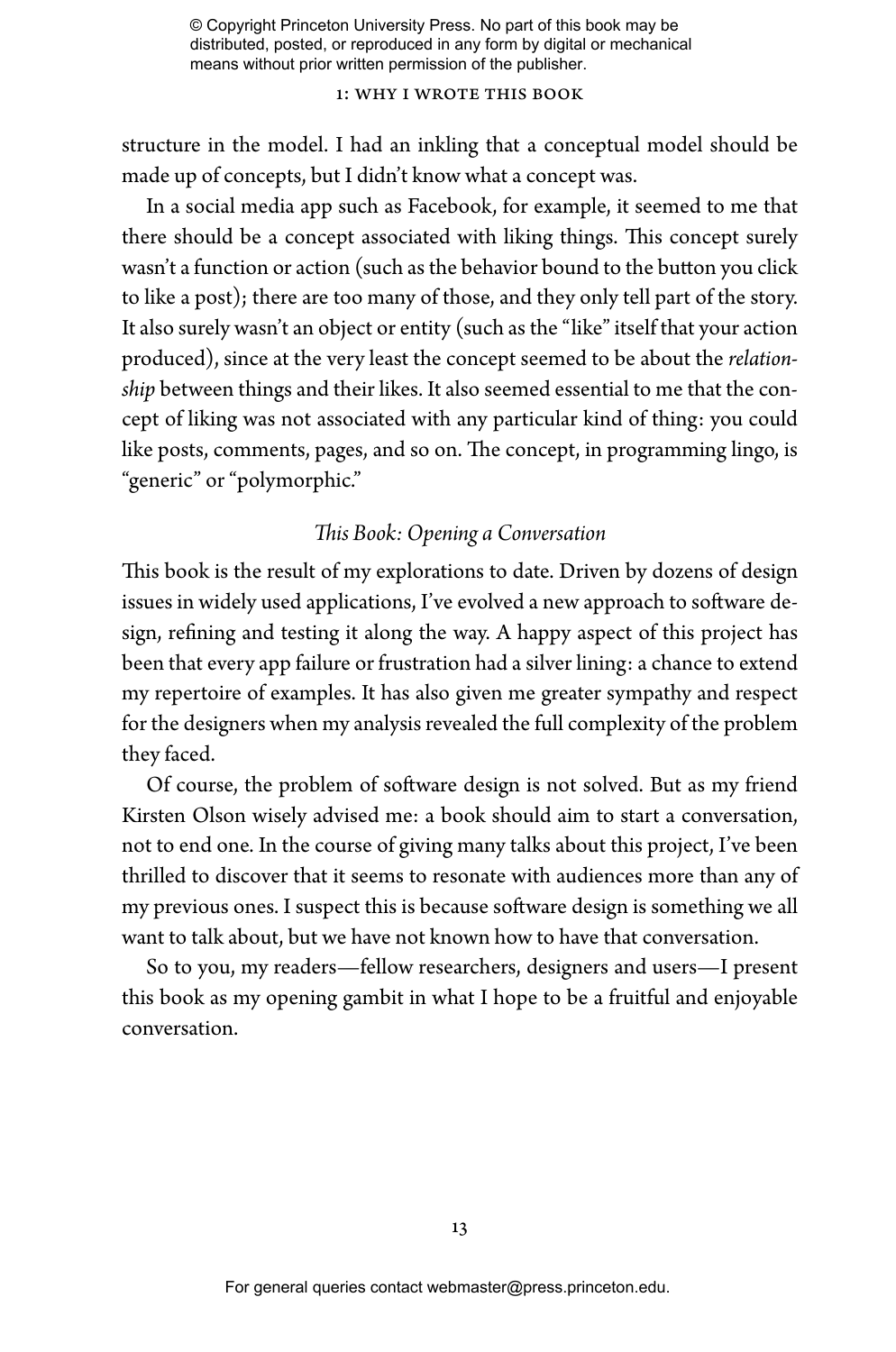# Index of Applications

Adobe Illustrator 53 Adobe InDesign 31, 51, 53, 121–122, 161– 162, 244, 265–266, 296 Adobe Lightroom 95, 120–121, 138, 151– 153, 247, 271–272, 281–282, 282, 290, 293 Adobe Photoshop 33, 34, 68, 90, 211, 250, 267–269, 274, 286–288, 290 Amazon Prime 113 Apple Calendar 92–94 Apple Color Picker 54, 236 Apple Contacts 153–154, 294 Apple Finder 243, 282 Apple HyperCard 290 Apple iCloud 40 Apple iPhone 215 Apple iPod 212, 214 Apple iTunes 214–215 Apple Keynote 73, 106, 129, 149–151, 209, 210, 274, 278 Apple Lisa 33, 47 Apple Macintosh 12, 24, 33, 47, 90, 188, 204, 206 Apple Mail 50, 60, 118–119, 123, 128, 131, 279 Apple Numbers 74–76 Apple Pages 51, 53, 121–122, 161–162, 295– 296 Apple Photos 40 Apple Podcasts 88 Apple Preview 210 Apple Safari 105, 278 Apple TextEdit 160–162, 224, 296 Apple Trash 47–51, 91–92, 212, 220, 243, 264, 270 Atom 31 Backblaze 16–17, 111–112, 116–118, 123, 280 BBEdit 31, 291 Bravo 237

Calendly 34 Carbonite 117 change.org 112 Chip and PIN 70, 258 Crashplan 117 CSS 256–257 Dropbox 17–23, 40, 50, 203–205, 205–206 Drupal 214, 289 Emacs 31 Epson (printer) 94, 137, 286 Facebook 13, 29, 69, 104, 133–139, 141–143, 147, 148, 238, 251, 277, 288 Fujilm (camera) 138–139, 208 Git 134, 204, 254 Gitless 254 Gmail 37, 50, 89, 93, 114–116, 123, 128, 130, 132, 136, 136–139, 143, 213, 243, 266, 271, 279–280, 283 Google Apps 25, 93, 164, 271 Google Calendar 92–94 Google Docs 60, 61, 237 Google Drive 50, 162–164, 296, 297 Google Forms 95, 272 Google Groups 94–96, 148 Google Hangouts 73, 198 Google Sheets 95 Google Slides 274 Hacker News 288 Instagram 147 LaTeX 32 LinkedIn 41 Linux 50 Mastermatic 266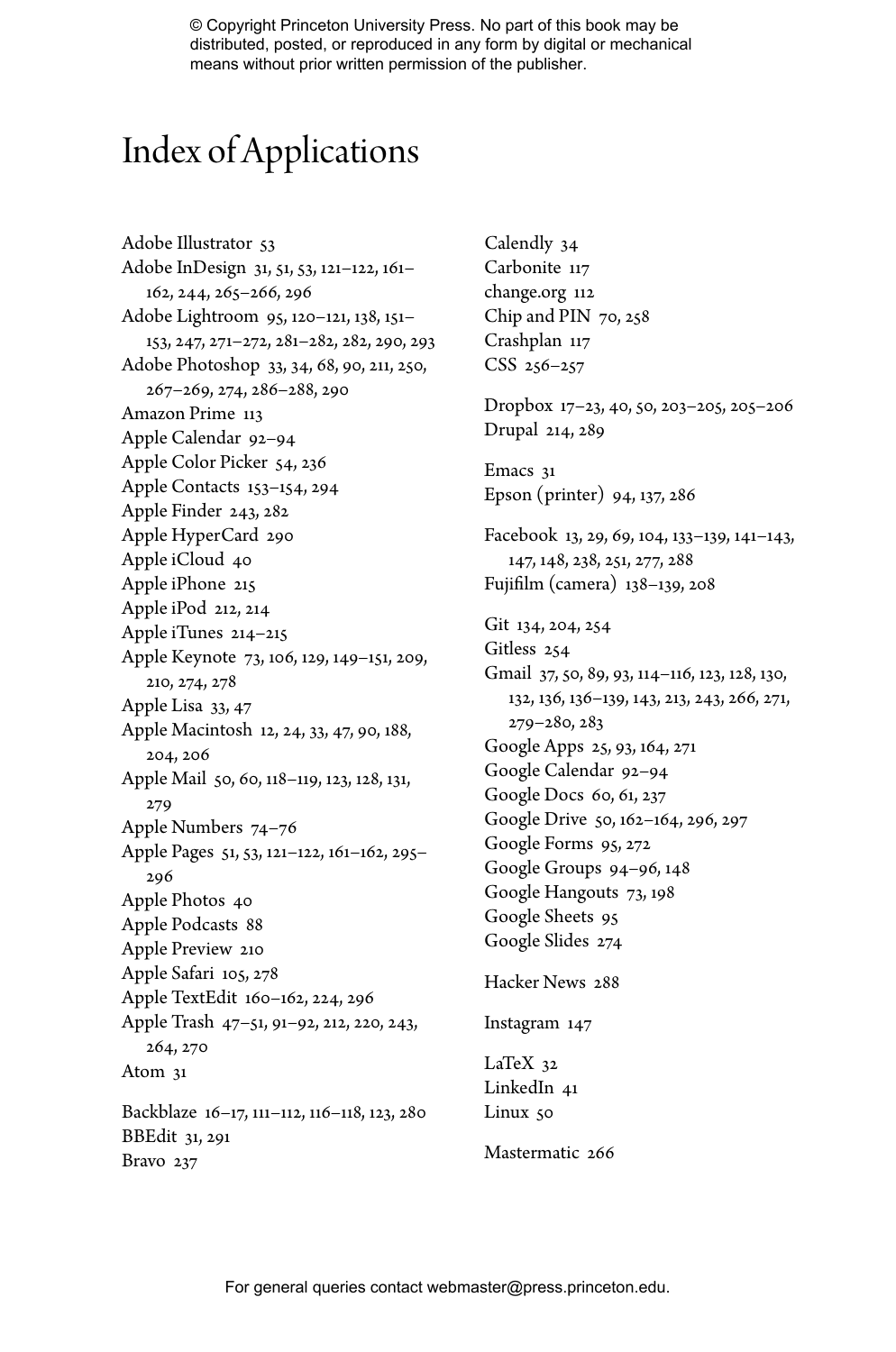## the essence of software

| Mercurial 134                                 | Reddit 288                                  |
|-----------------------------------------------|---------------------------------------------|
| Microsoft Outlook 270-271                     |                                             |
| Microsoft PowerPoint 53, 129, 149-151, 209,   | Scribus 31                                  |
| 274, 291-292, 292                             | Signal 142<br>Skype 198                     |
| Microsoft Publisher 31                        | Slack 142, 148                              |
| Microsoft Teams 73                            | SnapChat 147                                |
| Microsoft Windows 24, 90, 208, 237, 270       | Squarespace 129                             |
| Microsoft Word 31, 51, 53, 121-122, 211, 237, | StackExchange 101                           |
| 243, 247, 265<br>Moira 89, 266                | Sublime 31                                  |
| Multics 205                                   | Subversion 134                              |
|                                               |                                             |
| Netflix 142, 273                              | Teabox 267                                  |
| NokNok 294                                    | Therac-25 96, 273<br>TikTok 274             |
|                                               | Todoist 81                                  |
| Open Office 31<br>OpenTable 251, 265          | Tumblr 93                                   |
| Oracle Java 109–111                           | Twitter 29, 65, 93, 134, 147, 148, 255–256, |
| $OSX$ (macOS) 208                             | 290                                         |
| El Capitan 50                                 |                                             |
| Lion 51, 64                                   | Unix 12, 203–205                            |
| Mountain Lion 255                             | VisiCalc 34, 289                            |
| PayPal 114                                    | WhatsApp 147, 148, 274                      |
| Piazza 101                                    | WordPerfect 31                              |
| PostScript 160                                | WordPress 289                               |
| QuarkXPress 31, 53                            |                                             |
| Quora 70, 101                                 | Zoom 73, 96, 131, 197, 272–273, 283         |
|                                               | Zotero 120                                  |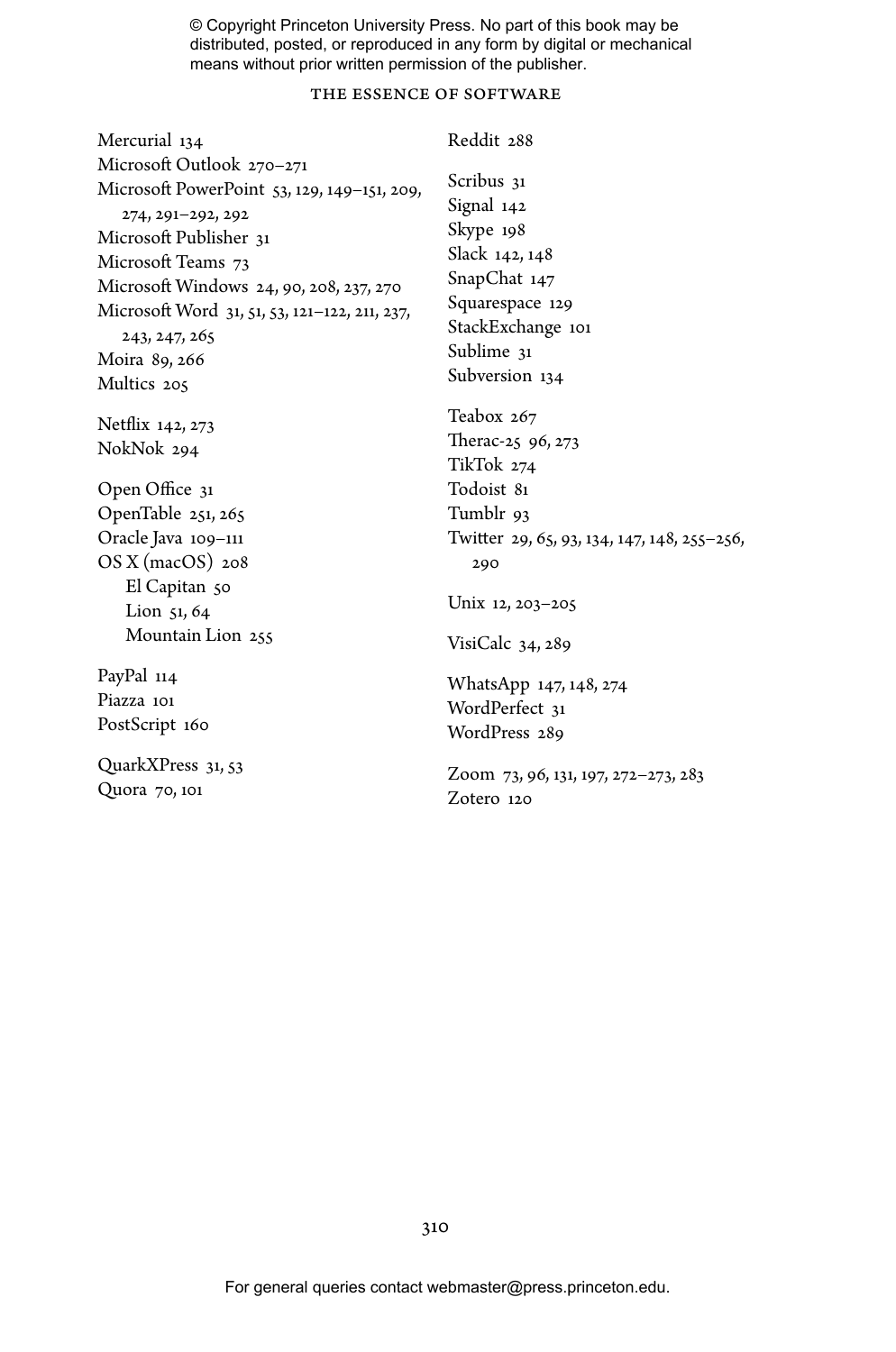# Index of Concepts

access control 86, 261 account 239 action 153, 290 adjustment 240 administrative group 89 adverse interaction 216 animation 106, 278, 279 article 174 aspect ratio 138, 139 asset 239, 240 audio mute 96 auditing 41 authentication 41, 239, 241 authorization 41 auto caption 274 available funds 66 backup 16, 17, 111, 128

bank 239 battery 73, 260 BCC 136 bookmark 61, 66, 105, 134, 278 boxing 254 branch 254 breakout 283 broadcast 131, 283

cache 105 calendar event 92, 272 call 15, 274 call forwarding 62, 87 capability 41 category 130, 170 cellular 88 certi cate 35, 105 channel 90, 148, 211, 240, 267 –270 chapter 31 character 31 character style 278 chat 131, 283

chatroom 148 chip 70 class  $(CSS)$  53 cleared check 67 cloud app 164 collateral 239 collection 120 color theme 53 comment 29, 93, 104, 148, 174, 246, 246 – 247, 276 –277, 277 commit 135 contact 87, 153, 154 conversation 30, 114, 279 cookie 105, 278 correspondent 128, 169 coupon 267 cropping 170, 286, 288 cursor 291 delegate forwarding 63 direct ight 71 directory 203 domain name 87, 210 donation 113 do not disturb 112 dose 42, 216 editor buffer 64, 254 email 30, 85, 86, 176, 261, 263, 295 email address 93 equity 239 event type 34 existence coupling 84 favorite 65 –66, 105, 134, 148, 255, 278 FDIC insurance 239 filter 132, 281–282 ag 118, 281, 283, 284 folder 15, 30, 90 –92, 120, 172, 176, 177, 203, 204, 243, 270, 271, 279 follower 134, 148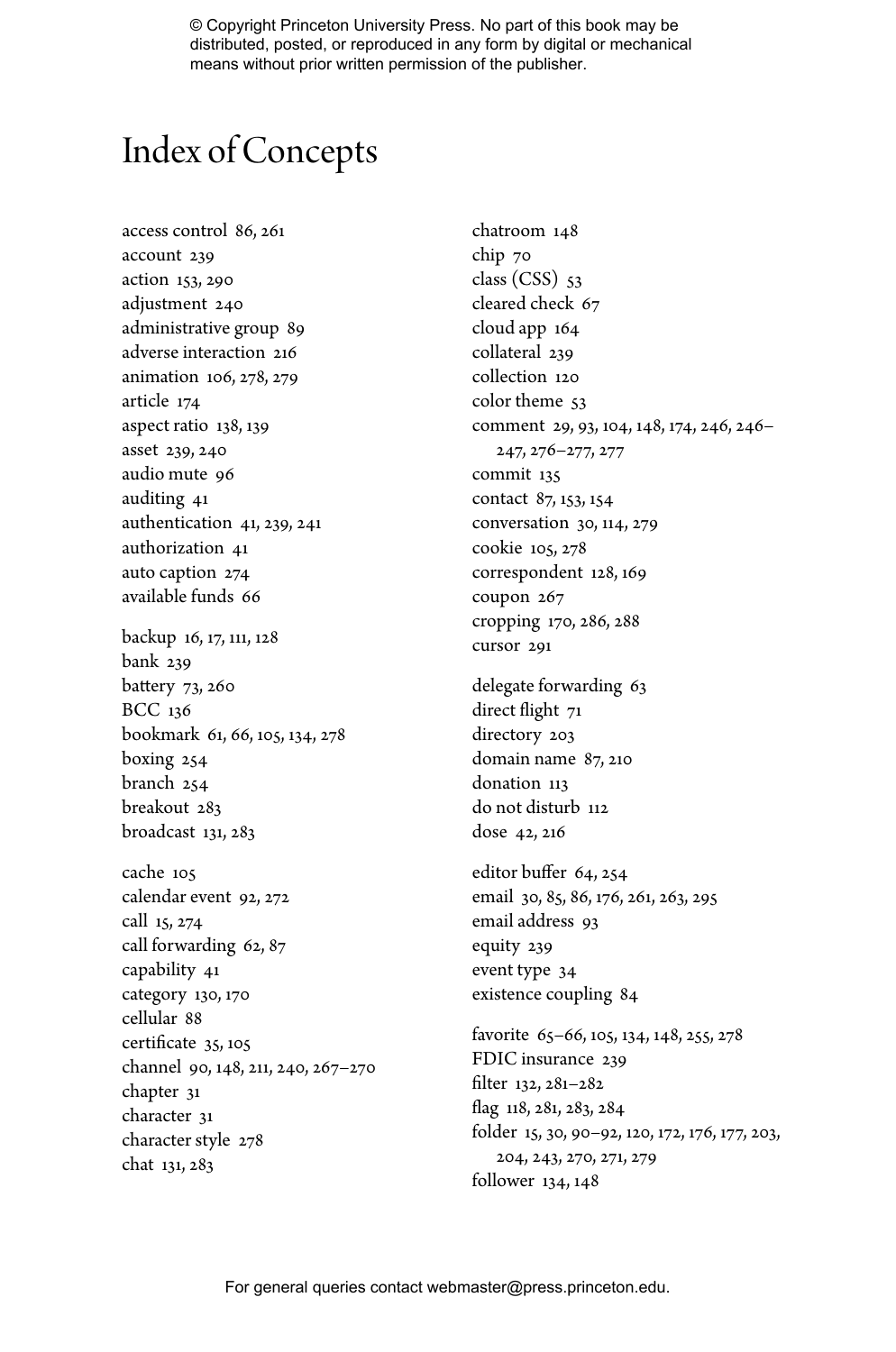### the essence of software

follow-me forwarding 63 format 32, 121, 211, 225, 244 format toggle 159–162, 164, 296 formula 34 free sample 89 frequent flyer  $36$ ,  $114$ ,  $212$ frequently visited 105, 278 friend 30, 86, 104, 133, 134, 148, 277 group 38, 44, 148, 237–238 group directory 94 hashtag 290 holding 240 HTML 34 HTTP  $87$ hypertext 290 identification 101-104, 274, 277 image quality 138 image size 67–69, 138, 139, 256–257 index 254 install 110 interbank transfer 239 invitation 38, 92 karma 288 keyword 282 label 30, 37, 81–85, 85–88, 88–90, 99, 114– 116, 130, 168, 176, 213, 262, 263, 266, 279– 280, 281 layer 33, 34, 106, 167, 211, 240, 250, 268, 274, 290 like 13, 29, 66, 105, 141–143, 170, 278, 288 line 31 link 34 loan 239 log 270 mailbox 30 mailing list 89 markup 290 mask 33, 34, 90, 211, 268, 290 master 266

master page 265 master slide 106, 274 message 148 metadata 21, 241 moderation 38, 39, 148 nickname 153, 154, 294 no-show 56 notification 38, 69, 87, 97, 148, 158, 171, 243, 245 object list view 209 outline tree 151, 279 page 32 page cache 35 paper feed 137, 286 paper option 94 paper size 137, 286 paper source 94 paragraph 31, 32, 106, 211, 225, 244 paragraph style 278 password 177, 241 permission 94 petition 112–114, 113 phone call 87 photo 277 PIN 70 pixel 240 pixel array 67, 68, 267, 269 podcast 88 poke 63, 251 post 29, 38, 86, 87, 93, 104, 105, 148, 167, 174, 232, 238, 243, 246, 247, 276, 277 precis 135 prescription 216 preset 138, 151–153, 293–294 preset station 253 private browsing 35, 105, 278 profile 238, 273 profiling 142, 143 publication 240 push poll 71

Q&A 101–102, 102–104, 275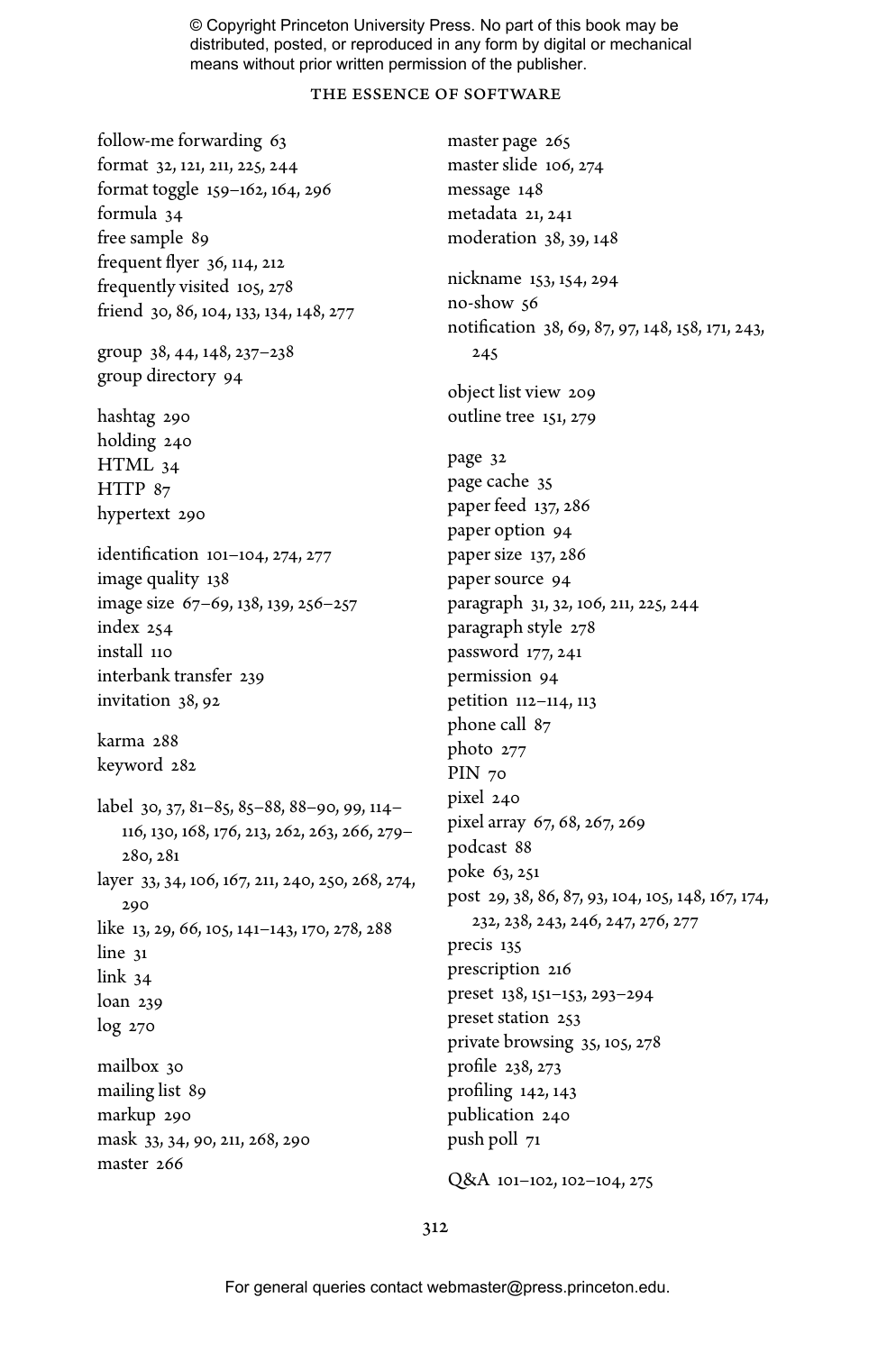### index of concepts

raised hand 96 range 74, 74–76, 172 rating 148, 233 reaction 141–143, 278 reading list 106, 278 recent activity 148 recommendation 142, 143, 288 recording 101, 103, 104, 277 reference 34 reply 104, 277, 278 request 38 resampling 288 reservation 15, 55–57, 58, 72, 158, 176, 201, 220, 223, 227, 229, 230, 231, 233, 234, 236, 237, 238, 239, 243, 245, 251, 263, 264, 265 review 158, 265, 285 rule 132 save as 255 seat 36 seat allocation 229 section 31, 60, 61, 150, 171, 212, 291 selection 90, 268, 282, 291 selection pane 209 shape 106 shape style 278 shared song 274 sharing 21 shopping cart 89 slide 106 slide group 149–151 slideshow 73 social security number 237 song 36, 212 special block 106, 278, 279 staging area 254 star 283, 284 stash 254 status update 238 stock 239 style 32, 51–54, 106, 121, 129, 211, 220, 223, 224, 225, 229, 235, 236, 237, 238, 240, 241, 243, 244, 245, 253, 263, 265, 266, 274

stylesheet 106 style (TextEdit) 54 subject line 135, 136 subscription 148 swatch (Illustrator) 53, 54 synchronization 40, 163, 164, 214–215, 297 table 176 tag 69, 102, 104, 277 target 73 template 129, 140 text block 106 text flow 32 text style 106 theme 106, 129 this object 255 threaded comment 278 timeline 238 title 93 todo 81, 82, 83, 84, 85, 86, 88, 99, 234, 262 transition 278 trash 33, 34, 47–51, 61, 74, 89, 90–92, 172, 176, 177, 205, 219–220, 220–221, 223, 225, 228, 229, 230, 237, 238, 240, 243, 245, 262, 295, 297 tweet 93 two-factor authentication 41, 215 typeface 159, 160, 161 Unix folder 22, 270 unread 87 upvote 15, 39, 66, 87, 101, 102, 103, 104, 109, 141–143, 148, 241, 277, 278, 288, 289 URL 34, 105, 167, 232, 290 user 70, 101, 102, 103, 104, 105, 273, 275 username 93  $VIP$  60 web service 210, 211

Wi-Fi 88

Zoom session 272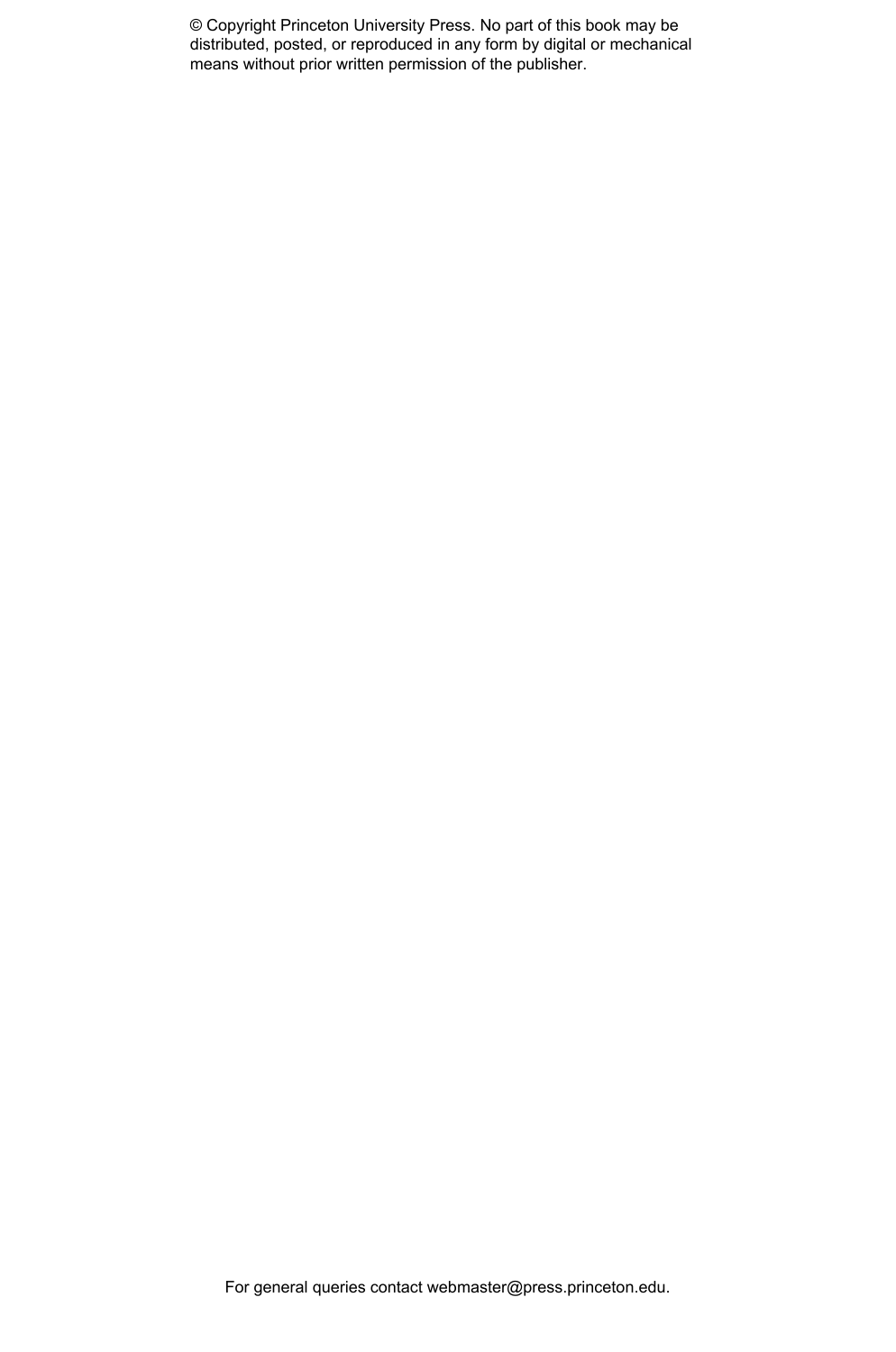# Index of Names

Adams, President John 196 Aldrich, Jonathan 193 Alexander, Christopher 9, 194, 195, 258, 291

Bachman, Charles 240 Batory, Don 247 Berners-Lee, Tim 290 Bjorner, Dines 203 Bossavit, Laurent 193 Bricklin, Dan 34, 289 Brignull, Harry 279 Bringhurst, Robert 195 Brooks, Fred 100, 199–200 Bruns, Glen 248 Buxton, Bill 192, 207

Card, Stuart 188, 198, 199 Charles, Prince of Wales 153, 294 Chen, Peter 200 Codd, Edgar 289 Constantine, Larry 258 Cunha, Alcino 230

Dijkstra, Edsger 197, 213, 264 Dorsey, Jack 41

Eames, Charles 183 Eames, Ray 183 Egan, Kieran 286 Elizabeth II, Queen 153, 294 Evans, Eric 202

Faste, Rolf 249 Floyd, Bob 189 Foley, James 206 Fowler, Martin 201 Fu, Kevin 215

Greenberg, Saul 192 Green, Thomas 188, 207 Gunter, Carl 249 Gunter, Elsa 249

Hoare, Tony 189, 197, 263 Hollan, Jim 252 Hutchins, Ed 252 Ingram, Matthew 255 Isaacson, Walter 212 Ive, Jony 183 Jackson, Michael 11, 195, 202, 213, 222, 249, 250, 259 Jackson, Tim 219 Jacobson, Ivar 224 Jen, Natasha 195 Jobs, Steve 36, 183, 212 Kaashoek, Frans 203 Kapor, Mitchell 184, 185, 186 Kleer, Johan de 294 Ko, Amy 211 Koppel, Jimmy 275 Lampson, Butler 203, 237 Latour, Bruno 264 Leveson, Nancy 273 Levy, Mattys 195 Liddle, David 186 Linnaeus, Carl 236 Madrigal, Alexis 237 McIlroy, Doug 196 McKim, Robert 249 Menzies, Tim 187 Mitnick, Kevin 215 Molich, Rolf 188 Moran, Tom 188, 198, 199, 206 Mott, Tim 237 Mylopoulos, John 200 Newell, Allen 188 Newton, Casey 255

Newton, Isaac 222 Nielsen, Jakob 188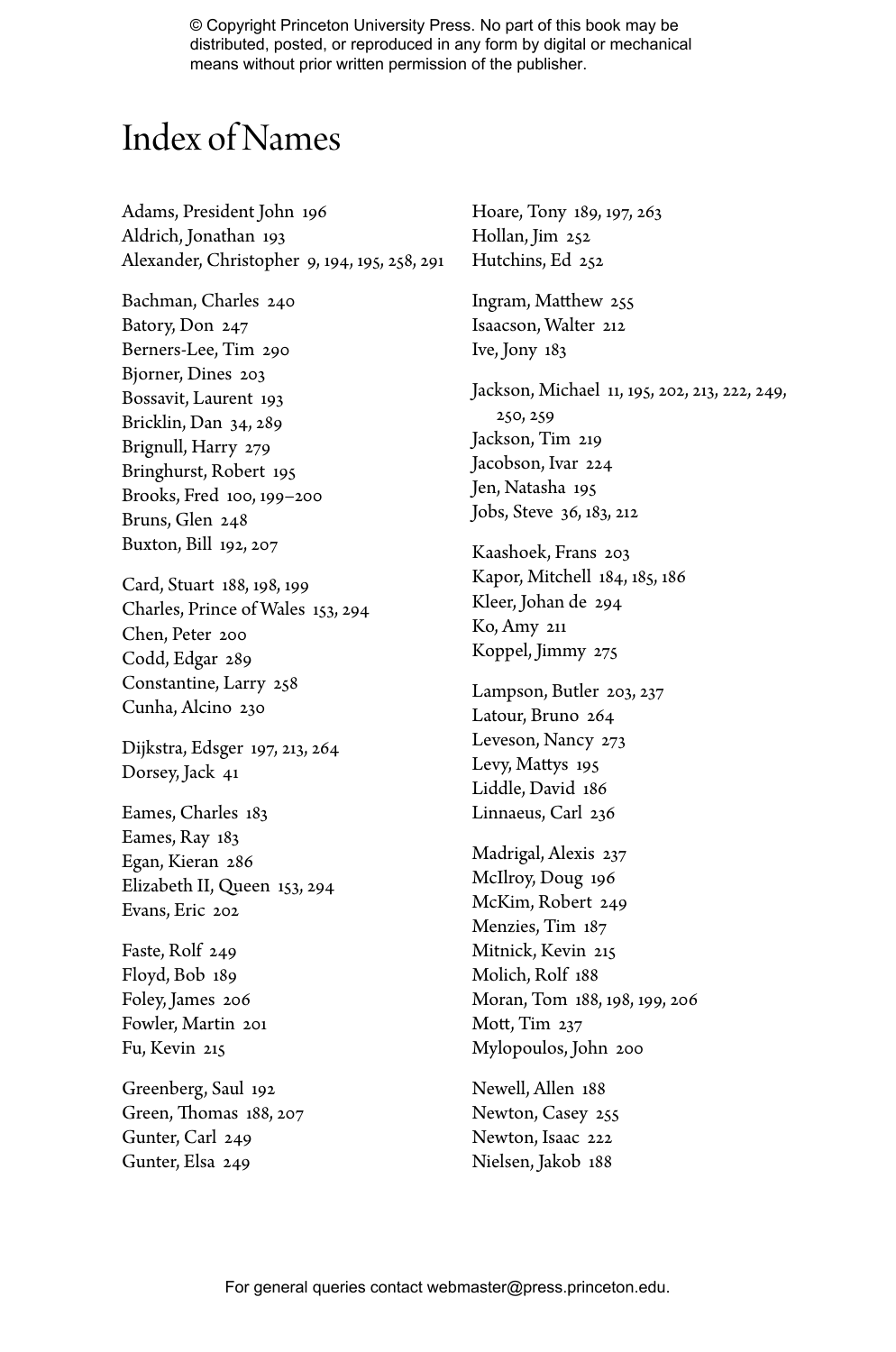### the essence of software

Norman, Don 26, 43, 188, 198, 216, 219, 251, 252, 293 Olson, Kirsten 13 Ostroy, Andy 65 Ovide, Shira 197 Parnas, David 192, 247, 274, 276 Perez De Rosso, Santiago 214, 254 Perrow, Charles 195 Petroski, Henry 195 Polanyi, Michael 195, 222 Pomiane, Edouard de 1, 5, 183 Rose, David 208 Rumsfeld, Donald 259 Saca, Chris 255 Saltzer, Jerry 203 Seely Brown, John 294 Seward, Don 258 Shneiderman, Ben 216 Simon, Herb 258 Suh, Nam 195 Tesler, Larry 237 Thimbleby, Harold 189, 197, 216, 223 Tognazzini, Bruce 188 Tschichold, Jan 195 Turner, Clark 273 Uhlrich, Karl 284 van Dam, Andries 206 van Lamsweerde, Axel 250 Victor, Bret 208 Vincenti, Walter 289 von Hippel, Eric 290 Wheeler, David 241 Whitney, Eli 196 Winograd, Terry 184 Yu, Eric 258 Zave, Pamela 249, 251

Zhang, Kelly 205

Simonyi, Charles 237 Spang, Rebecca 237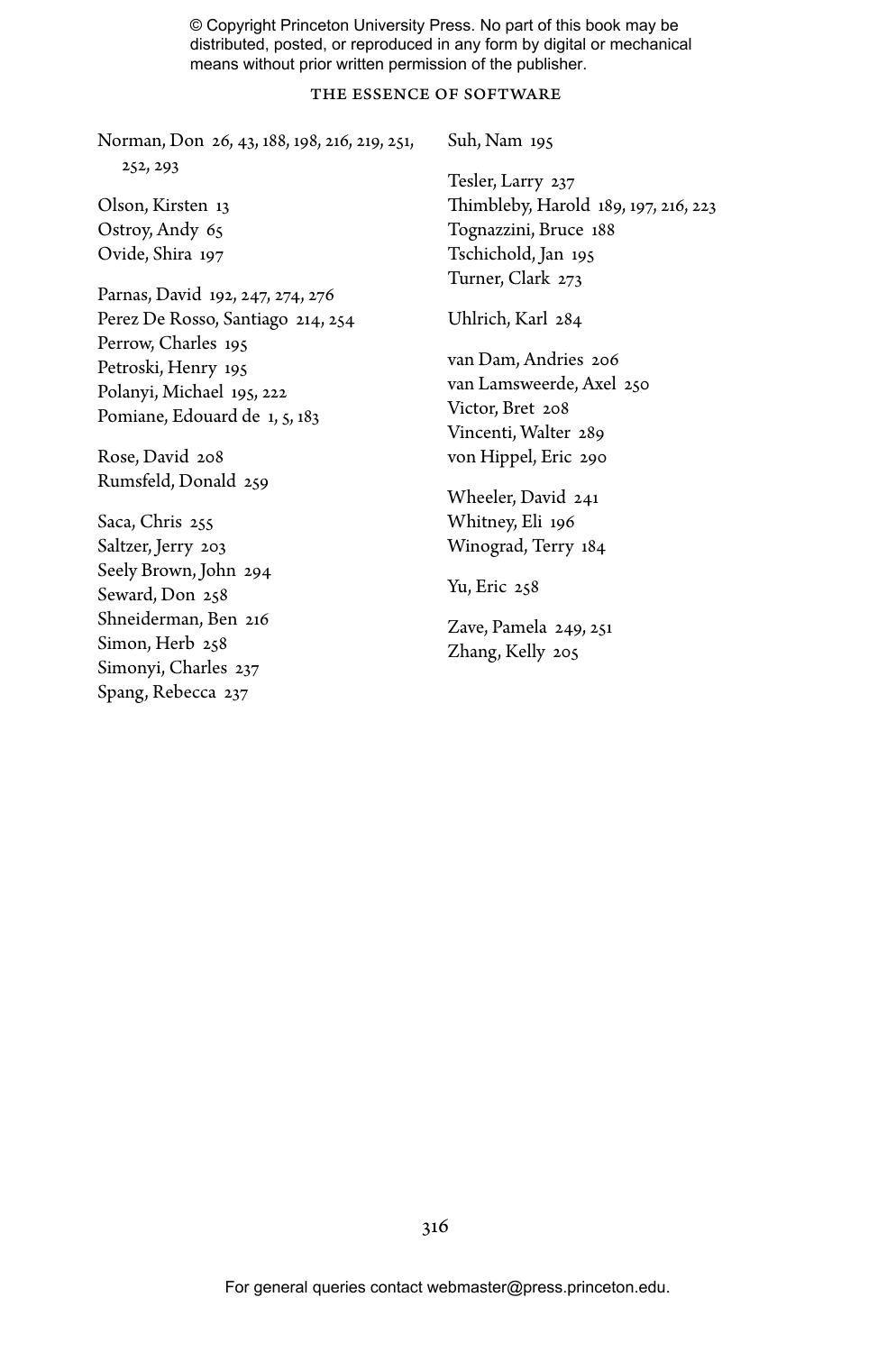# Index of Topics

abstraction 25–26 access control 86 accessibility 24 action 49 ambiguous 120 formalized 227 inferred 87 not in logic 231 overcomplicated 175 affordance 188, 293 Afghanistan 72 agile development 11, 209, 224 airlines 36, 113, 212, 236 Alloy (language) 9, 184 automation and, 11 concepts and, 225 exploration and, 197 operational principle in, 230 analytics 86 anthropomorphism 264 assurance case 259 auditing 86 authentication 35 backup cloud storage and, 40 confusing 16–17, 111–112 deletion and, 128 Google Drive 297 restore 116–118, 280 version control and, 134–139 battery failure  $72-73$ beneficent difficulty 250 B (formal method) 196 bird song app 100–101 bloat, in applications 209 bounded context 202 Bringing Design to Software (book) 185 browser 35, 105 bugs, and verification 189

call forwarding 62–63, 87, 251, 295 cognitive dimensions of notations 188, 207 commit graph 134–139 compatibility 241 composition 79–97 collaborative 85–88 conventional 79–80 free 81–85 preserves concept behavior 261 semantics 260-264 state-based 269–270 synchronization 80 synergistic 88–90, 114 views and, 269–270 concept abstract type vs. 246–247 actions 49, 175, 227 age 167 API design and, 178 basis of design critique 42 behavior 57, 240–241 catalog 173, 175 competitors' 169 complicated 145 composite 176 composition 79–97, 99 conformity 153–154 consistent subset 103 core 35–36, 167 costs & benefits  $37-38$ data model 58 defines app 29-31 defines app family  $31-33$ defines business 35-36 dependence 99–107, 102–104, 172, 174, 246, 275–277 dependence diagram 102–104 deterministic 228 dishonest 36 evolving 237–248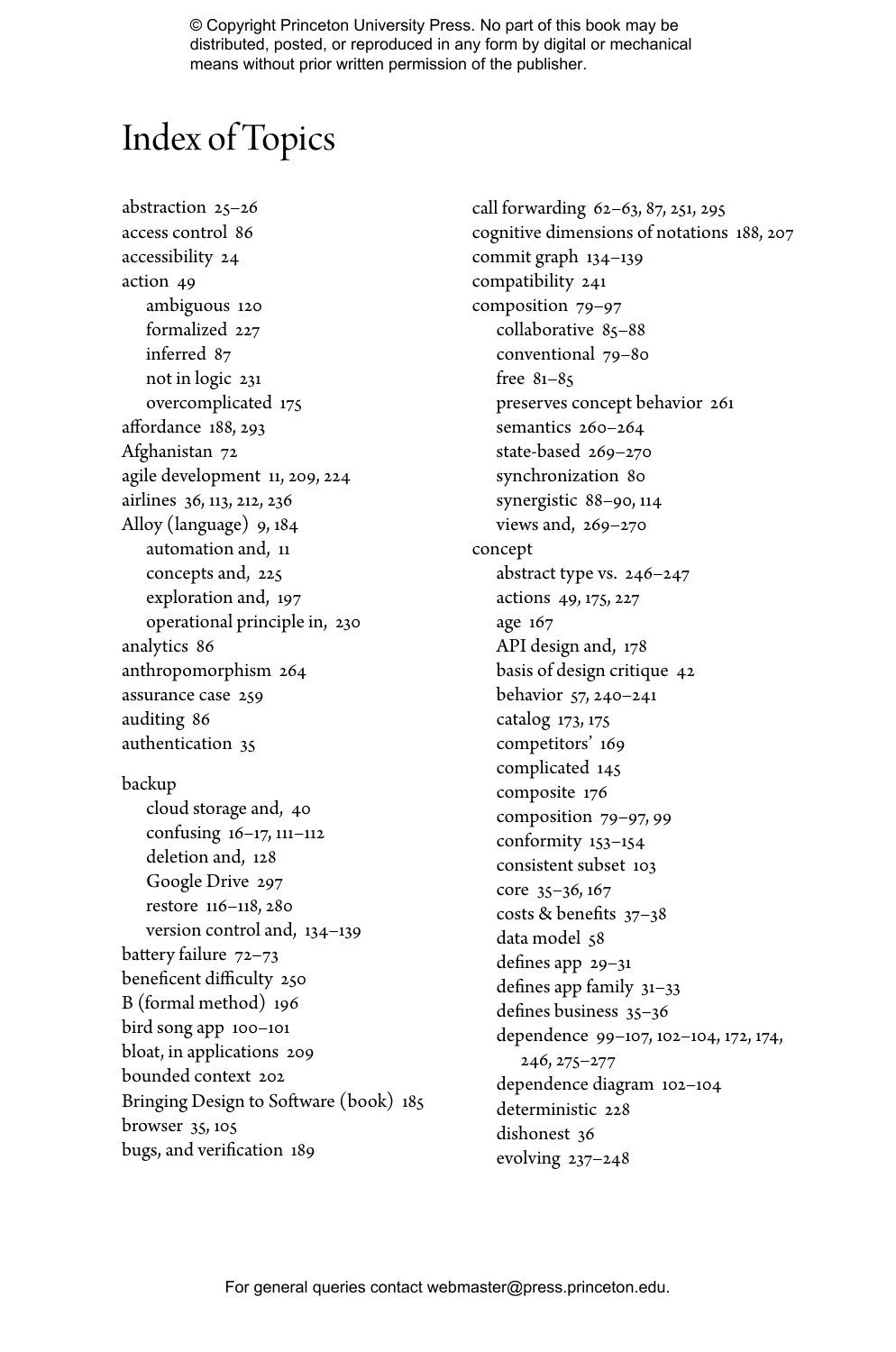### the essence of software

*concept, continued* explanation order 104, 173 familiarity 147–155, 171 feature vs. 247–248 flaw in code 178 freestanding 99–107, 157, 245–246, 275, 294 generic 13, 101–102, 123, 164, 174, 176, 234, 243–245 handbook 39, 173, 175 happy and sad 170 identifying usability snags 40 implementation 174–175 integrity 157–164, 172, 261 inventive 236–238 inventory 36, 100–101 key characteristics 236–248 localizes data model 242–243 localizes design 47 mapping 109–123, 172, 199, 281–282 medical 216 mental concept vs. 248 misfit 154 missing 169 modularity 177–178 most valuable 168 name 48, 221 near miss 236 one-to-one with purpose 127–145 operational principle 49, 51, 56, 61, 74, 110, 113, 123, 158, 170, 221–222 overloaded 132–139, 144, 145, 170 product differentiator 33-34, 274 purpose 48, 59–77, 168, 173 purposeless 127, 144, 254 purposive 238–240 redundant 130–132, 144, 145, 170, 283 responds to problem 273–274 reuse 39, 147–151 security and safety 41–42, 215 seed 101 semantics 225–226, 225–231 separating concerns 38

*concept, continued* shared across family 168 specificity 127-145, 153 splitting 171 state 48, 52 stateful 241–242 structure 47–58 synchronization 157, 175 synergy 172 tricky 34–35 troubled 168 vocabulary 169 conceptual integrity 199–200 conceptual modeling field 200-201 origins 198–200 concreteness fading 243 consistency 25 correctness 189 critical systems 215 crowdsourcing 101, 103 CSP (Communicating Sequential Processes) 263–264 dark pattern 112-114 data model 58 defect elimination focus of research 10 parable 191–192 software quality and, 190-192 Demeter, Law of 276 dependability case 259 dependence between concepts 99–107 concept vs. code 275–277 diagram 102–104, 174 emerges from details 277 module vs. concept 245 Parnas definition 274-275

primary vs. secondary 277, 278 significant idea 187 design

axiomatic 195, 285 clarity and, 11–12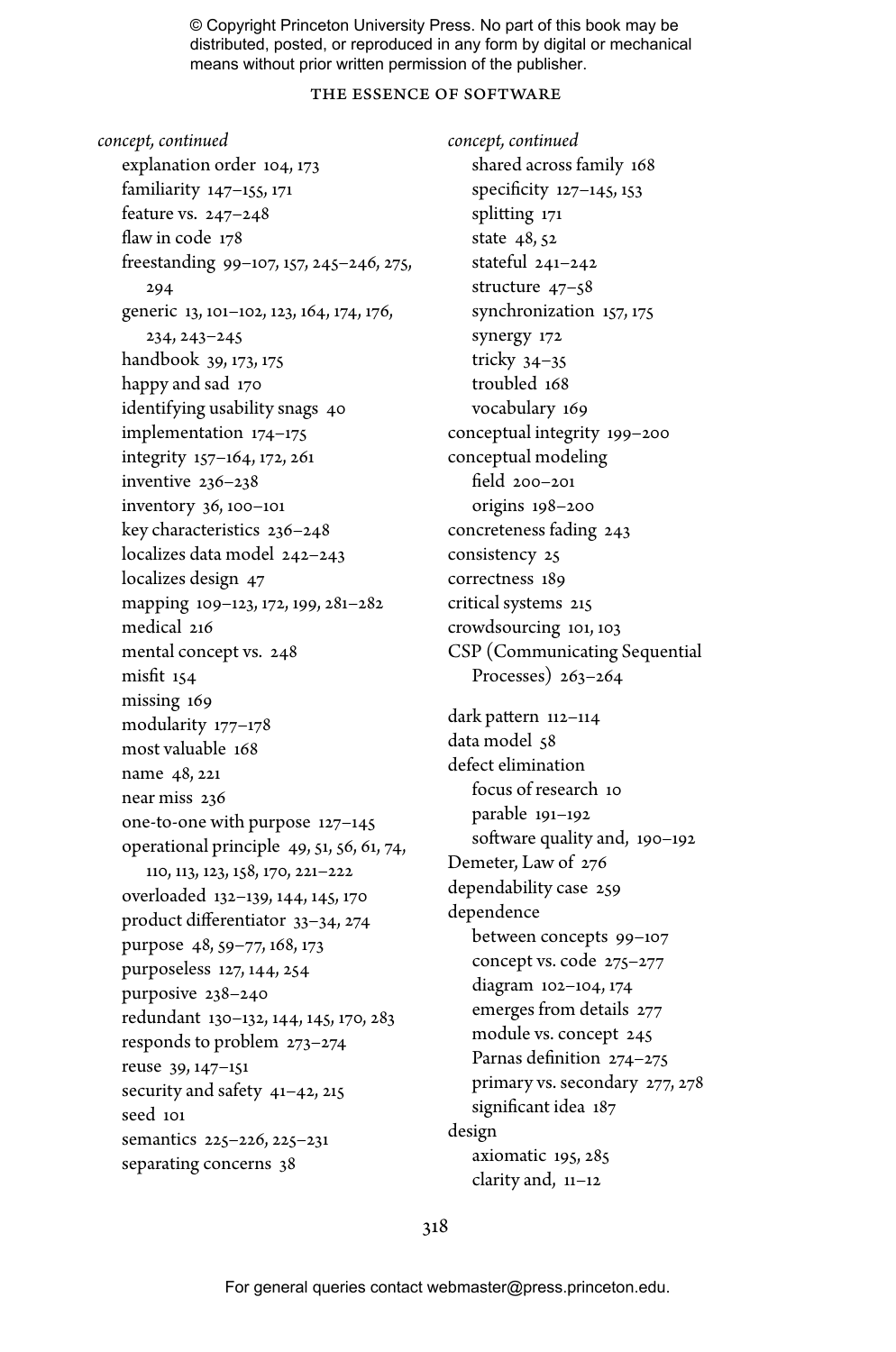### index of topics

engineering, vs. science 222

*design, continued* critique 42 democratization of 194 domain-driven 202–203 expert vs. novice 147 HCI research 188–189 importance of details 183, 195 inevitability 292–293 internal, of software 10, 186 levels 23–26, 206–207 meaning of term 9, 185-186 normal vs. radical 289–290 novelty 195 origins of software  $184-186$ other domains 195 pattern 194, 195, 291 principles 216–219 reuse and, 194 safety 41–42, 216 security 41–42, 215 software engineering research 187 teams 38 top-down 213 typography 195 user-centered 188 design journal 173 Design of Everyday Things (book) 198, 216, 219, 251, 252 design thinking aided by concepts 193–194 domain-independent 11, 193–194 qualms about 194–195 desktop publishing apps 32–33 determinism 228 digital transformation 35–36 discoverability 209 domain modeling 202–203 d.school 185, 249 Electrum (language) 184, 227 email 30, 132 empiricism research and, 10, 192–193 software design and, 3

entity-relationship diagram 58 failures, of software 195 familiarity, of concepts 147–155, 171 family, of applications 103, 168, 247–248 faucet 63–64, 252 feature concept vs. 247–248 diagram 277 interaction 248, 294–295 Fitts's law 24, 208 fonts, professional 160 formal methods automation and, 11 benefits of modeling alone 11 in general 9 model-based 196 specification languages 196-197 verification 189-190 write-only 11 formal methods, specific Alloy 9, 11, 184, 197, 225, 230, 235 B 196 Electrum 184, 227 Larch 196, 197 OBJ 196 TLA 231 VDM 196, 225 Z 184, 196, 225, 235 generated inputs 262–263 GenVoca (framework) 247 goal, vs. purpose 219–220 gulfs of execution and evaluation 252–254 heuristic evaluation 43, 188 human-computer interaction design and, 10–11, 188–189 design principles 216–219 empiricism and, 10, 217 formal methods and, 197 mapping and, 109 psychology and, 208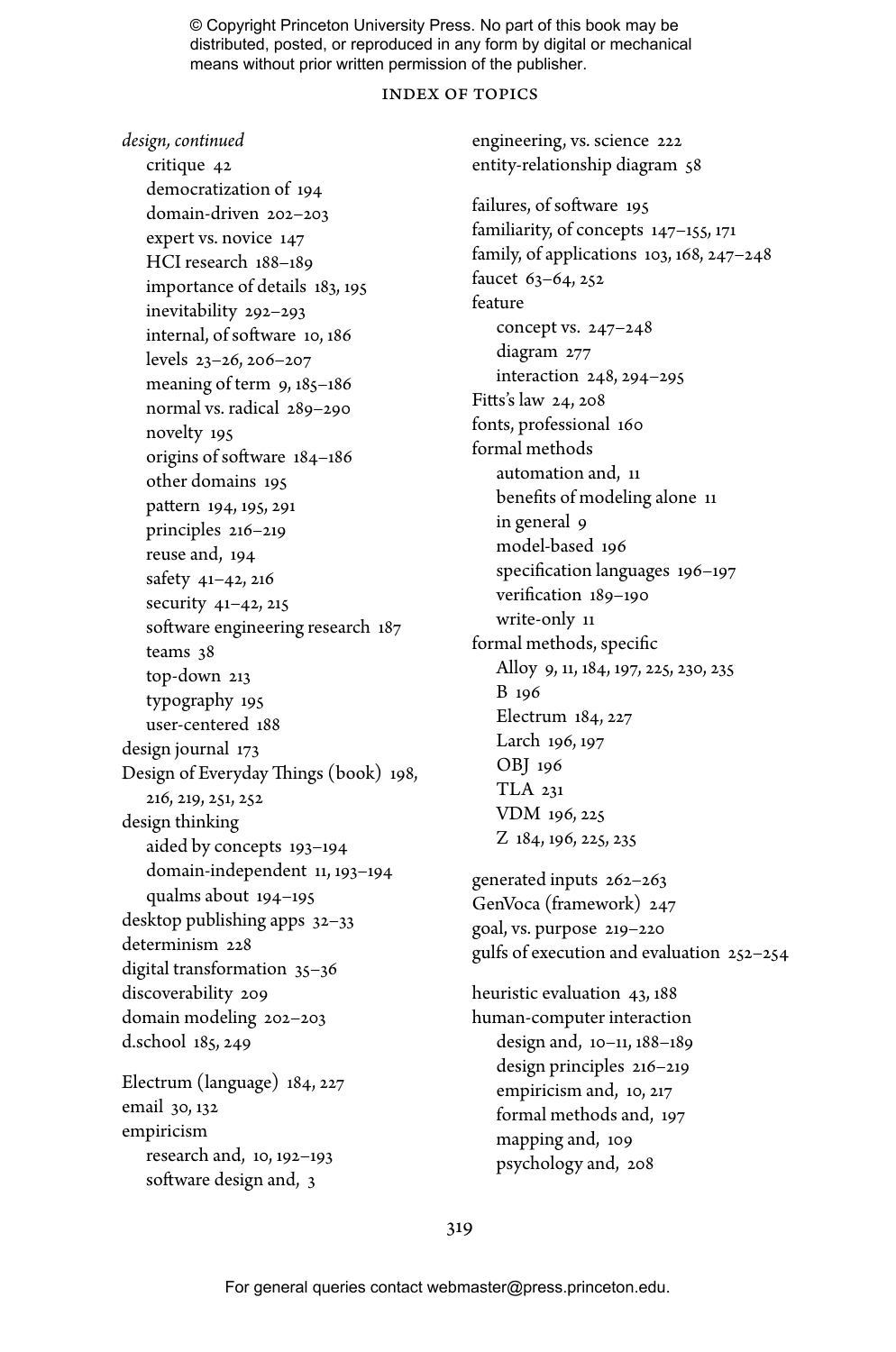### the essence of software

IDEO (company) 249 i\* framework 258 incremental development 99–100 indirection 241 inevitability, in design 292–293 inscription 264 invariants, in programming 187 JSD ( Jackson System Development) 202 Larch specification language 196, 197 learnability 211 levels of design 23–26 conceptual 25 linguistic 24 physical 23 listserv 136 liveness property 261 logging 86 logic dynamic 229 first order 235 linear temporal 230 temporal 250 mapping live filtering  $281-282$ Norman's usage 43, 188 overview 109–123 principles 177 questions 172 mental model 12, 26–27, 198, 248, 294 metaphor inscription vs. 264 misleading 173, 220 unhelpful 76, 250 micromaniac 1, 5 minimum viable product 99, 174 misfit  $71-76$ from context 267 origins 258 safety and, 273 verification and, 259 mobile phone 88

model conceptual 12, 210–211 data 221, 242–243 domain 242 entity-relationship 200, 201 localized data 202 mental 164, 169, 206, 294 role 240 semantic data 200 Mythical Man Month (book) 199 nail clipper 284 names, role in design 221 nanny scam 66–67 near-miss concept 236 needfinding 248-249 no-function-in-structure principle 294 none, as value 121–122 Notes on the Synthesis of Form (book) 258–259 object classification 231-234 entity vs. value 202 identity 232 mutability 232 roles 231–234 object-oriented programming 246–247, 275–277 OBJ (specification language) 196 OOram (Object-oriented Role Analysis and Modeling) 240 operational principle 49 anthropomorphism and, 264 elaborate 51 explanation and, 56 formalizing 229–231 fulfills purpose 61 liveness and, 262 mapping and, 123 origins 195, 222 partial theorem and, 223 subtle 74 support materials and, 170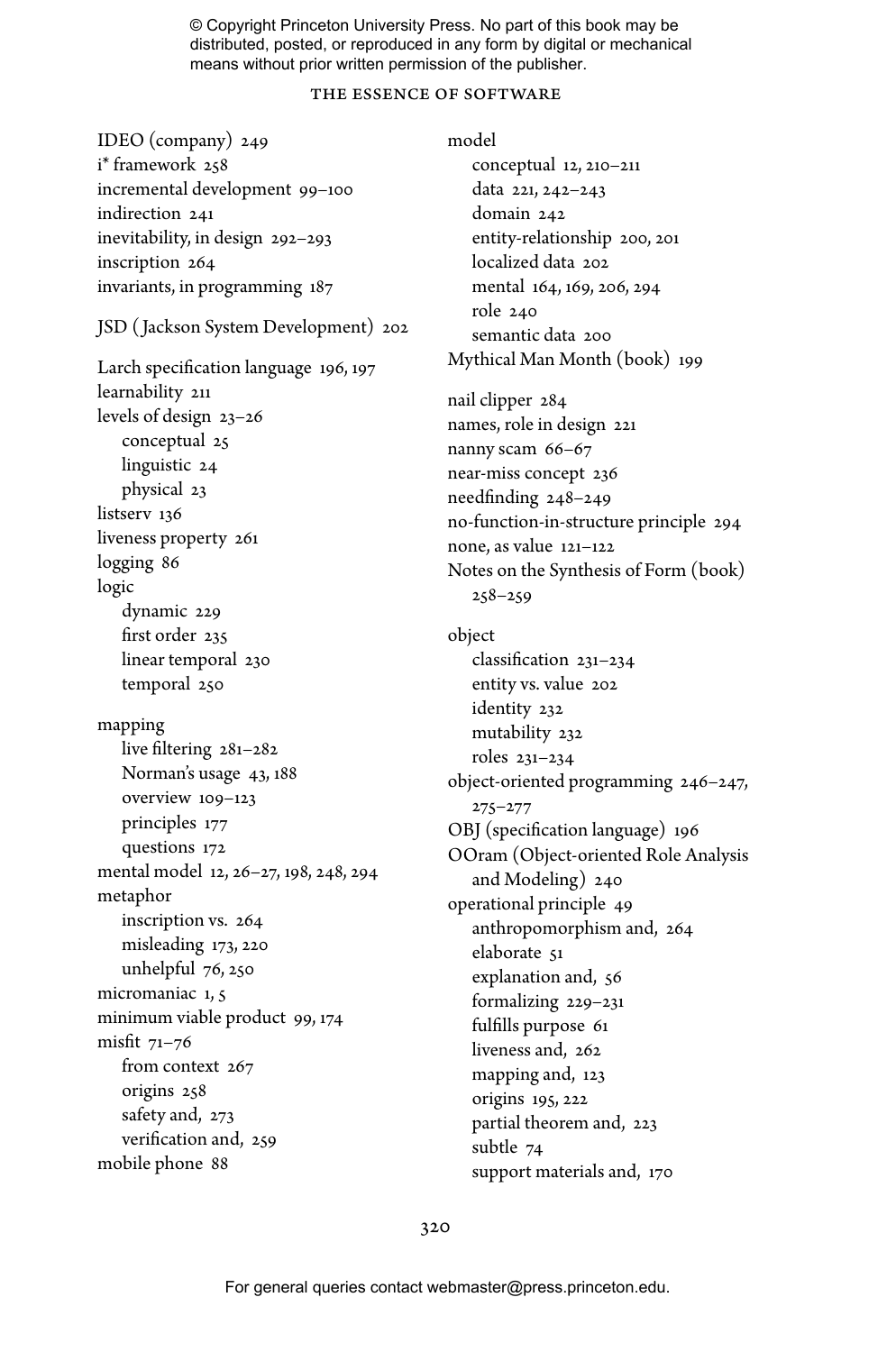#### index of topics

theorem and, 221 unclear 113 use case vs. 224–225 violated 158 workflows and, 110 overloading 132–139 consequences 144 denied purpose 132–133, 134–135 emergent purpose 132–133, 135–136 false convergence 132–133, 133–139, 286 mechanical design 284–285 piggybacking 132–133, 137–307 social concepts 285–286 suggests splitting 145 summarized 144 synergy and, 271 upvote concept 289 partial theorem 223 pattern analysis 201 dark 212, 279 design 194, 195, 291 Gang of Four 291 perceptual fusion 24 permutation invariance 234 phishing 35 pleasantness problem 189 PLGR (precision lightweight GPS receiver) 72–73, 259–260 Post-its 195 precondition 226–227 integrity and, 262 operator 229 problem frames 202 product line 103 programming language Algol-68 197 Fortran 186 Java 240, 254, 276 JavaScript 255 PL/1 197 Psychology of Human-Computer Interaction (book) 188, 208

purpose 48, 59–77 clarity of 60–61 coherence of 145 concept without 63–65 conflict of 140 confusing 66–67 criteria for 61–62 deceitful 70–71 essential 145 goal vs. 219–220 granularity & coherence 140 importance 238–240 kinds of 176 misleading 69–70 reformulation of 140 resolves design puzzles 62–63 stakeholder for 140 unfulfilled due to misfits  $71 - 72$ without concept 127–129, 144, 145 radiotherapy 96 redundant concepts 130–132 refactoring 225 refrigerator controls 251 relational join 235–236 representation exposure 187 representation independence 187 requirements Alexander's method 258 belong to domain 202 complete 258 negative 72, 258 overview 249–250 use cases and, 224 reservation conflicts 236 networking 57 railway 57 restaurant 56, 223, 239, 264 resolution, of image 67–69 revengeful restaurateur 158–159 safety-critical systems 215 safety property 261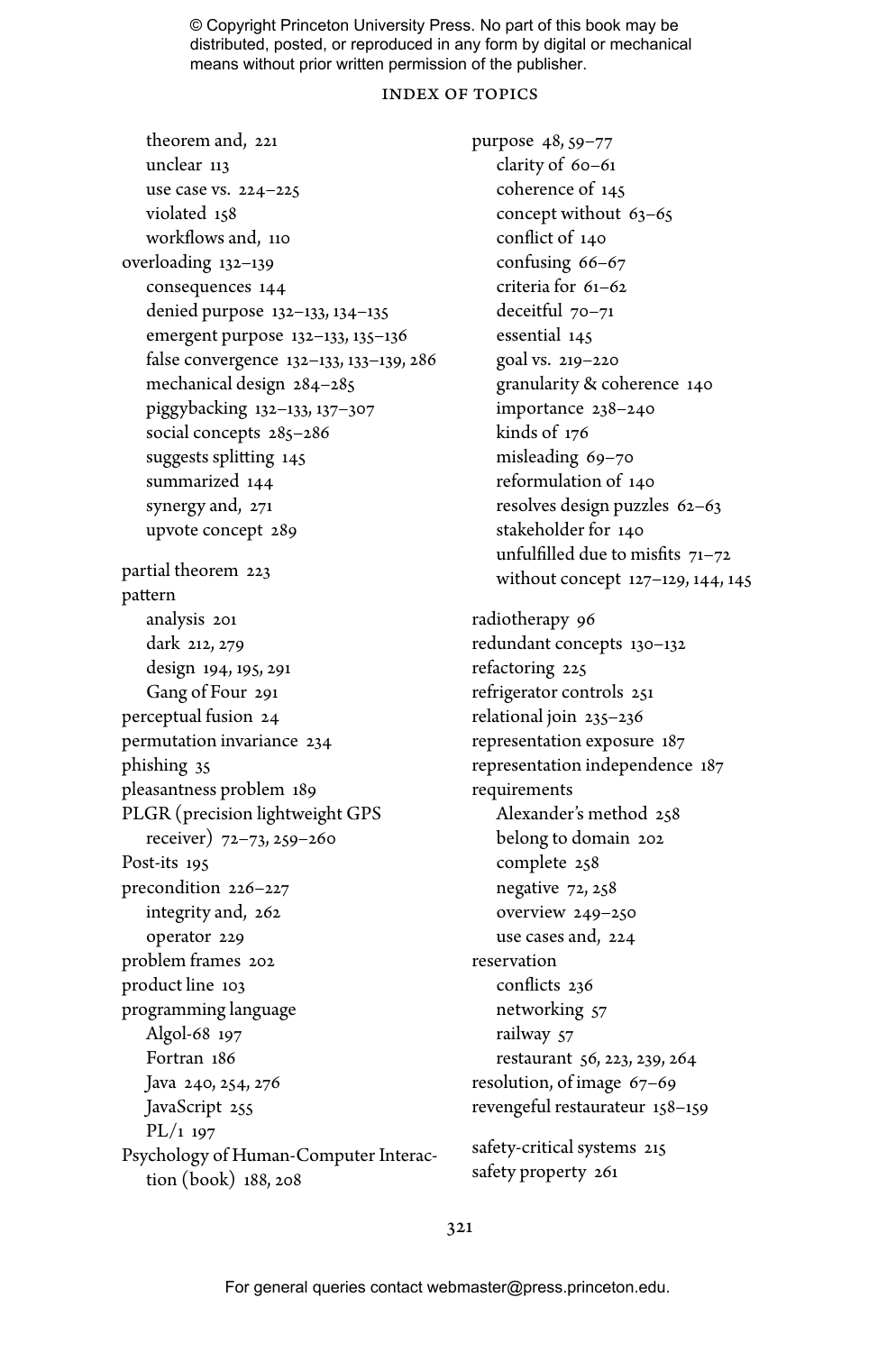### the essence of software

search 128 security 41–42, 215 semantics composition 260–264 concept 225–231 usability and, 207 separation of concerns 88, 213–214 simplicity 40, 197–198 slideshow 73–74 SMV (model checker) 184 software engineering best quotes 197 body of knowledge 186 components 196 defect elimination and, 190 design vs. 10–11, 185 empiricism and, 10 empiricism in, 192 folklore beliefs in, 193 requirements 249–250 research narrowed 10, 187 specification abstraction and, 25 correctness and, 189 dependences and, 187 design and, 190, 196–197 essential knowledge 186 feature interaction and, 294 integrity and, 261 languages 11 liveness and, 261 misfit and, 259 operational principle vs. 50 pleasantness and, 189 preserving, of concept 157 requirement vs. 249 safety and, 261 top-down and, 213 verification and, 189 views 269 spreadsheet 34 staging 87

state 48, 52 function 228 memory and, 221 mutable objects and, 233 state machine 225–226 style inheritance 54, 223 linked to page master 266 next 244 override 54 partial 54, 121–122, 296 user-defined 237 synchronization 80–97 actions enough? 177 complex 175 concept of 40 mitigation 87 over 92–94, 171, 271 removes executions 84–85 semantics 260–264 staging 87 suppression 86 under 94–96, 171 synergy 88–90 Apple Trash 90, 177, 270 Gmail 89, 114, 266 Google Forms 95 imperfect 90, 91–92, 267 Netflix 273 Outlook 270 Photoshop 90, 267–269 proliferation suggests 106 questions 172 Safari 278 state-based 269–270 trade-off example 266 system image 26

Terminal World 208 testing 10, 72 text messaging 30 TLA (Temporal Logic of Actions) 231